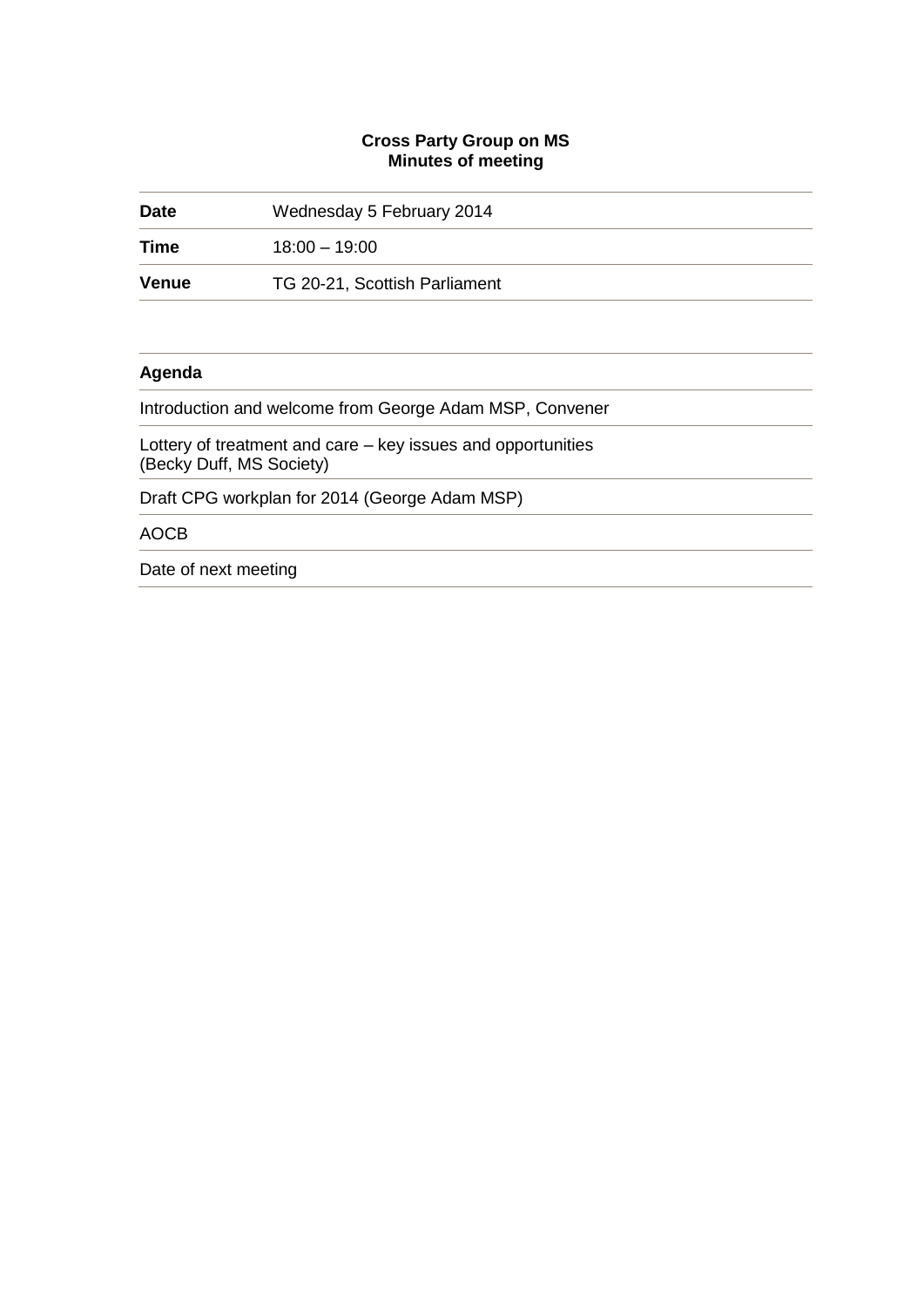# **Attendees**

#### **MSP Members:**

George Adam MSP (Convener) Lewis MacDonald MSP (Vice Convener) Neil Findlay MSP John Finnie MSP Jim Hume MSP

#### **Other attendees:**

| <b>lain Morrison</b>     | <b>Chief Executive, MS Revive Support</b>                                     |
|--------------------------|-------------------------------------------------------------------------------|
| Jenny Preston            | Consultant Occupational Therapist, NHS Ayrshire and Arran                     |
| <b>Duane Patterson</b>   | MS Specialist Social Worker, Dundee Social Work Department                    |
| Cat Johnson              | Personal interest in MS                                                       |
| Merv Graham              | Personal interest in MS                                                       |
| Andrew Johnston          | Health Board Vice Chair, Dumfries and Galloway NHS                            |
| Dr Belinda Weller        | Consultant Neurologist, NHS Lothian                                           |
| <b>Judith McSween</b>    | Speech and Language Therapist, and personal interest in MS                    |
| <b>Carole Macartney</b>  | Chair, MS Therapy Centre Lothian                                              |
| Sarah Richard            | Policy, Press and Campaigns Manager, MS Society                               |
| Becky Duff               | Head of Policy and Communications, MS Society                                 |
| <b>Marion Butchart</b>   | Government Affairs Manager Scotland, Novartis - ABPI rep                      |
| <b>Martine Sinclair</b>  | Neurology Business Manager, Biogen Idec - ABPI rep                            |
| Karen Swan               | Market Access and Government Affairs, Genzyme - EMIG rep                      |
|                          | Simon Coates-Walker Head of Pharmaceuticals, Consilient Health Ltd – EMIG rep |
| <b>Elizabeth Quigley</b> | Personal interest in MS                                                       |
| <b>Fiona Burns</b>       | Personal interest in MS                                                       |
| Mairi O'Keefe            | <b>Chief Executive, Leuchie House</b>                                         |

### **Apologies:**

| Nanette Milne MSP<br><b>Bob Doris MSP</b> |                                                    |
|-------------------------------------------|----------------------------------------------------|
|                                           |                                                    |
| Anne Stewart                              | MS Specialist Nurse, NHS Highland                  |
| Gareth Marr                               | Personal interest in MS                            |
| Dr Stewart Donald                         | Consultant in Rehab Medicine, NHS Lothian          |
| Moira Flett                               | <b>MS Specialist Nurse, NHS Orkney</b>             |
| Carly Gillespie                           | MS Specialist Nurse, NHS Greater Glasgow and Clyde |
|                                           |                                                    |

### **1 Introduction and welcome from George Adam MSP, Convener**

Mr Adam noted that this is the first meeting of the CPG on MS and that the aim is to consider and agree a workplan for the year ahead. He noted that he was pleased to see the CPG on MS established and the high level of support for the Group. He referred to a shared intention to work together to raise the profile of MS and deliver change on key issues affecting the MS community in Scotland. Mr Adam mentioned that he would like to see the annual MS Week used as an opportunity to reflect on progress made by the CPG over the preceding year as well as being the focal point of awareness-raising. Attendees agreed that it is important for the CPG not to be a 'talking-shop' and for the CPG to work within a very outcome-focused workplan.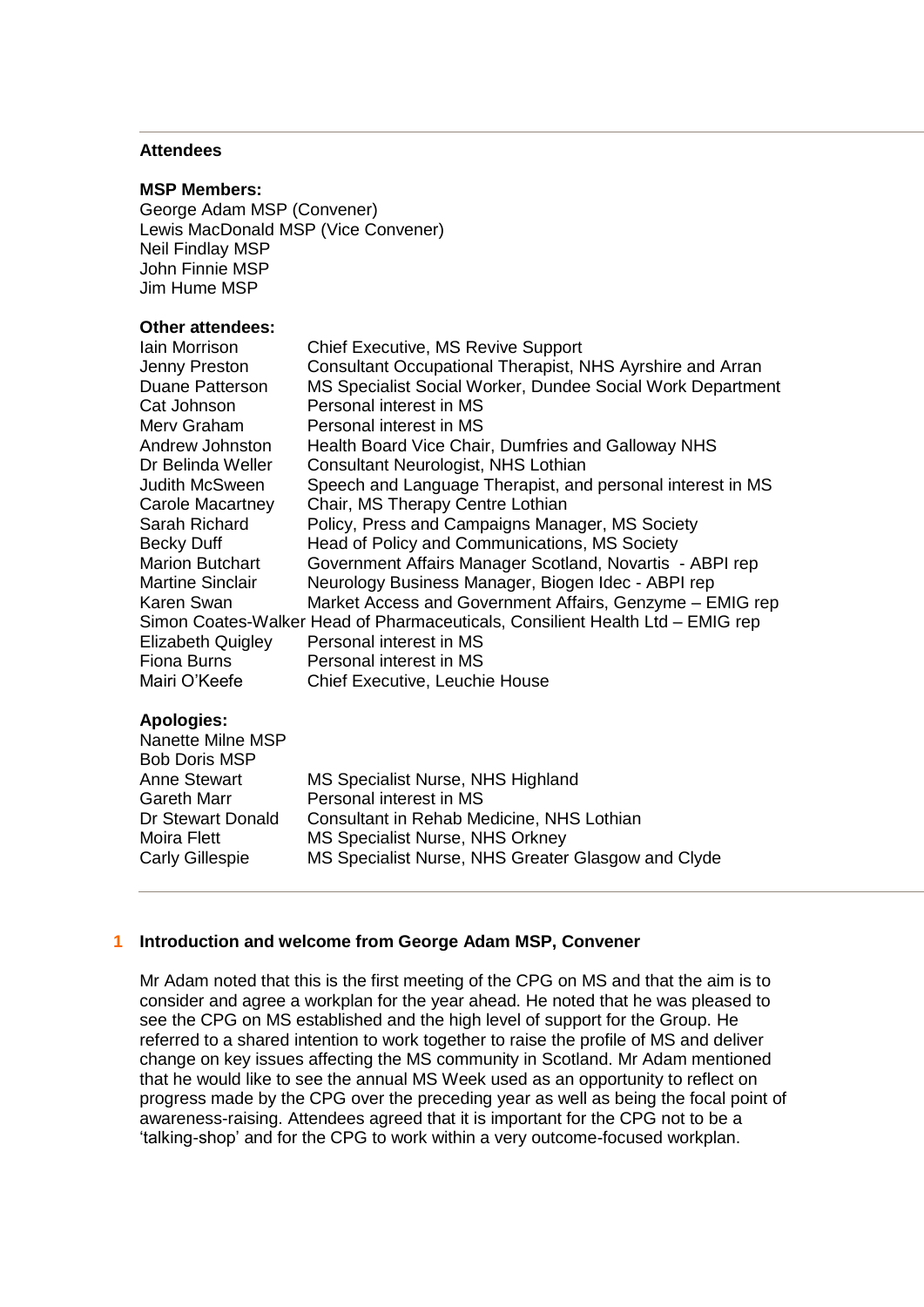## **2 Lottery of treatment and care – key issues and opportunities (Becky Duff, MS Society)**

Becky Duff, Head of Policy and Communications at the MS Society presented findings from the MS Society's *My MS My Needs* research. This research was undertaken in 2012 and involved a survey of 10,000 people with MS across the UK on their experiences of health, social care, employment and other aspects of living with MS. The findings were first reported in 2013 in the MS Society's report *A Lottery of Treatment and Care: MS Services across Scotland and the UK.* 

One of the findings Becky highlighted was that only a third of eligible people are taking a SMC-approved disease-modifying medicine (of the seven approved at the time of the survey). She noted that while there were likely to be multiple factors behind this, such low prescribing raised serious concerns that there are people who aren't benefitting from treatment because of unnecessary barriers. With four new medicines being reviewed by the SMC this year, she noted that the MS Society's view that access to medicines is a priority area to address.

Becky also noted the finding that only 2% of people in the survey were taking a licensed symptom management treatment. She mentioned that these are not SMC approved and that very few Individual Patient Treatment Requests are being approved. The MS Society added that it believed that patients should not have to rely on the IPTR route to access licensed medicines and that they would like to see these medicines nationally-reviewed and approved by the SMC.

Findings were also presented on the high number of people with MS in Scotland who rely on disability benefits, and subsequent research which shows that welfare reform changes were causing many people with MS significant anxiety about how they will manage their condition in the future.

She referred to data that showed that three quarters of people with MS of working age are not in employment, commenting that this is the converse of the general working age population where three quarters are in work.

Moving on to the range of health and social care services that many people with MS will need to access with varying degrees of frequency and urgency, the MS Society's research found that a substantial number of people felt unable to access the services they needed – from one in five unable to access a consultant or nurse to four in ten not getting the emotional support they need.

Becky also noted that 7 in 10 people with MS rely on family and friends for unpaid care, support and assistance; while the survey only targeted those with a MS diagnosis other research shows that unpaid carers and family members have their own unmet need in terms of support.

Becky concluded by noting that there are some positive policy and legislative opportunities ahead to leverage, for example carers legislation, and health and social care integration; and that this Group can be key to leading change and improvement.

## **3 Draft CPG workplan for 2014 (George Adam MSP)**

George Adam introduced the draft workplan which had been circulated in advance with the agenda and asked for comments with the aim of agreeing the final workplan after the discussion.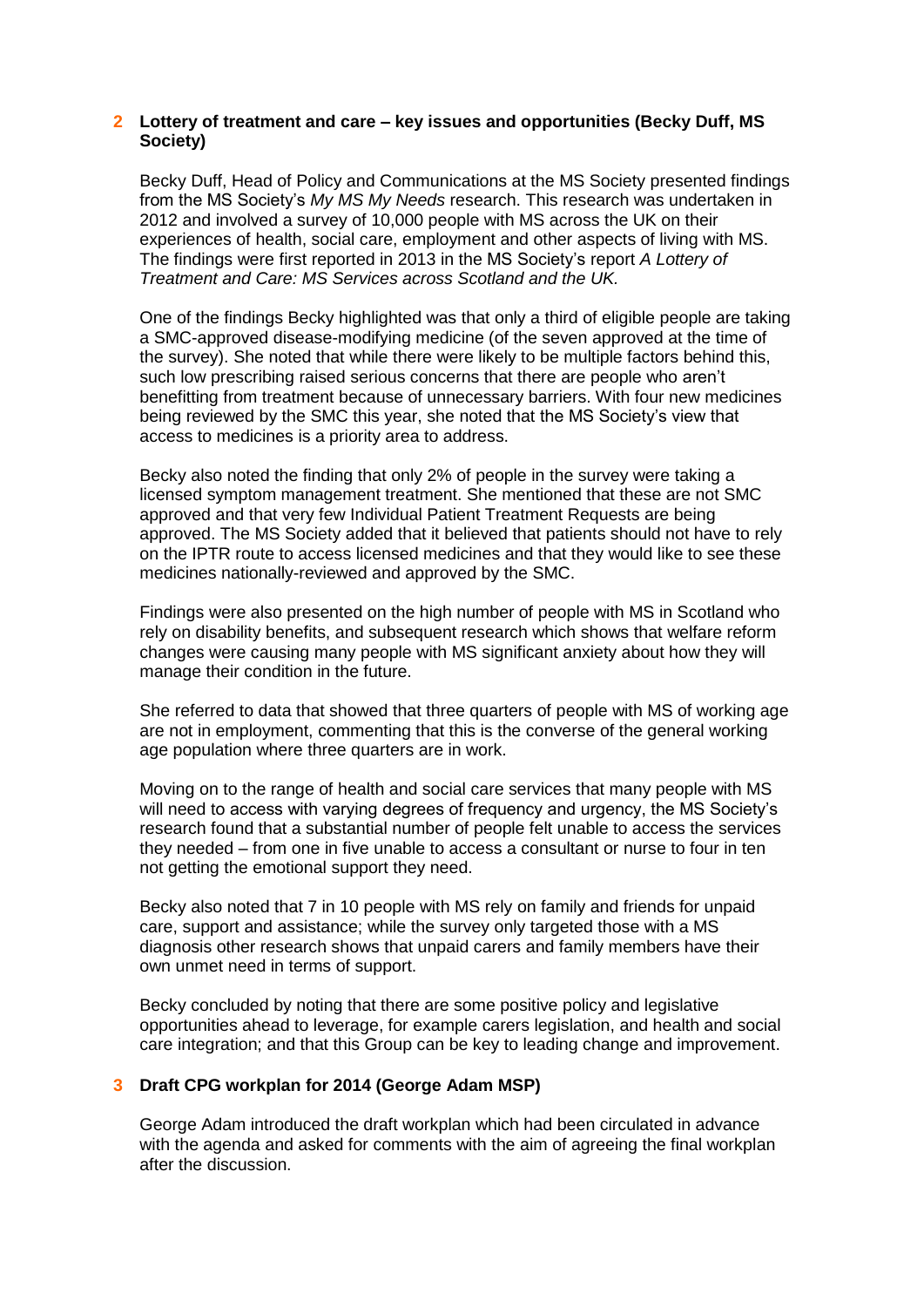There was general support for the workplan, the themes proposed for 2014 and the suggestions for actions and activities in between meetings. Comments and discussion points included:

The role of the voluntary sector should be incorporated within the objectives section. Carers and family members should also be formally acknowledged up front in the workplan.

As well as the issues presented on earlier, attendees noted that there are further geographic inequalities in access to chronic pain services, funding for respite care, and access to neuro-psychiatry. There are also inconsistencies in aids and adaptations available through social work departments. The Group has a role to look into all these areas of inequality.

The Group needs to make sure that it takes a holistic approach and does not ignore the needs of people for whom, for example, there are no disease-modifying treatments but for whom other care, services and self-management were vital.

Information is a major issue for people with all types of MS, despite acknowledging improvements over the years. There are still major barriers even in knowing who to contact and what services and support to expect or ask for.

It was identified that there are problems with people slipping through the net after diagnosis. Attendees felt that despite there being a Neurological Standard to make sure that people with MS were being offered a review with a specialist at least every 12 months, this was not happening for a lot of people.

There was discussion around the role of the CPG in sharing and promoting best practice. An example was given of the Dundee MDT which includes Scotland's only Specialist Social Worker. Duane Patterson who holds that role agreed to present on this topic at a future CPG meeting.

In relation to health and social care integration, Andrew Johnston, Vice Chair of NHS Dumfries and Galloway commented that integration must ensure the availability and retention of specialist services rather than their dilution. He added that MS is a prime example of where integration must encompass all adults not just older adults.

Iain Morrison raised the issue of the need for dedicated welfare support for people who need more intense support, explaining that Revive MS Support had developed a specialist welfare officer to meet this demand. It was noted by many attendees that people with MS were using welfare advice services, with service providers apparently inundated with need for their work.

Elizabeth Quigley said that the Group has a role in helping make sure that anyone diagnosed with MS should know what to ask for and how to ask for it, and hopes that the Group's discussions and outcomes would be widely communicated.

George Adam thanked everyone for their comments and suggestions and asked for the workplan to incorporate the suggestions, either as more detail under the initial topics or as future topics to address.

The Group agreed to proceed with the initial suggested topics for the three remaining quarterly meetings in 2014 and with the activities set out in the draft workplan, with the intention to review future topics on an ongoing basis.